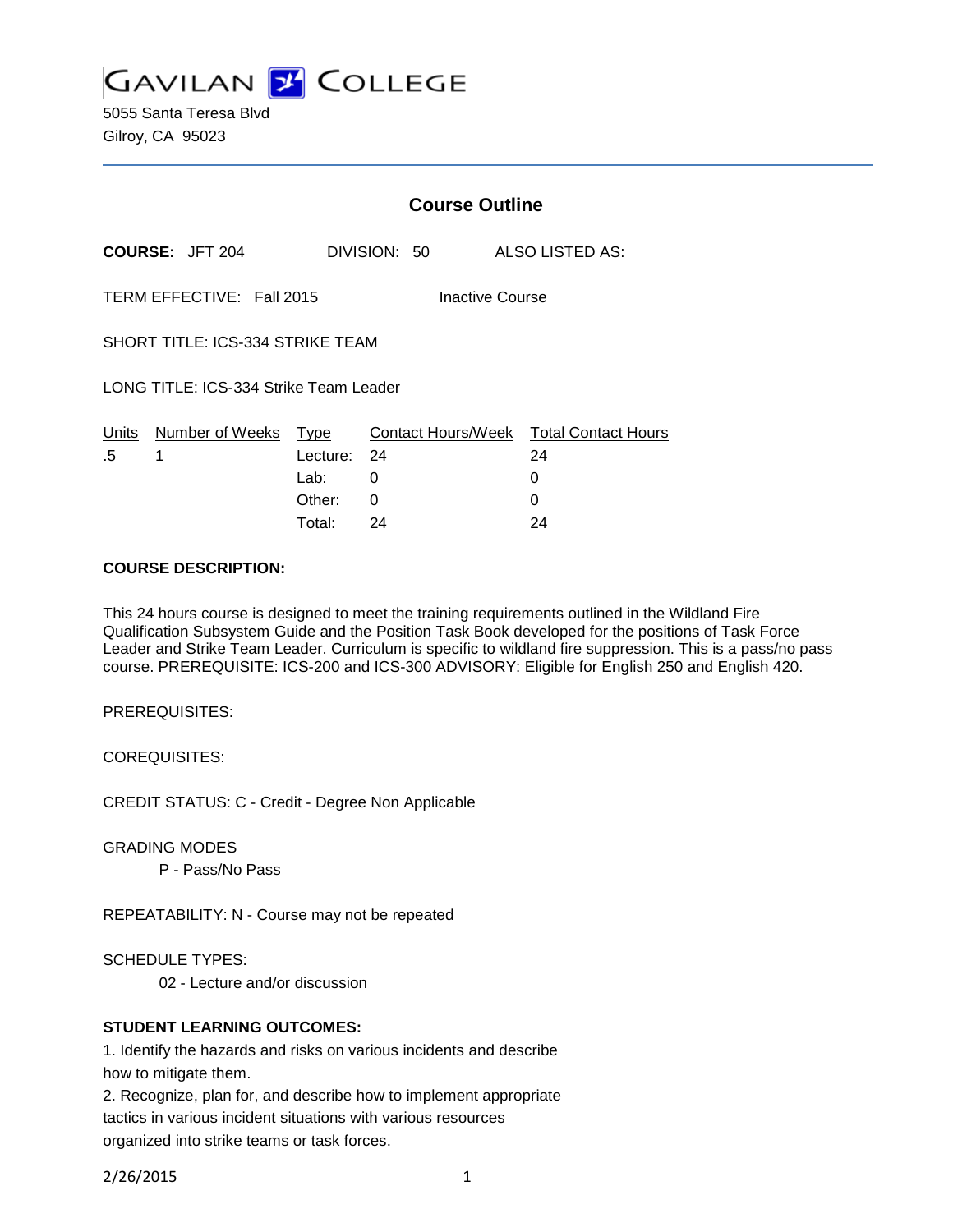3. Identify and describe how to implement Task Force/Strike Team Leaders responsibilities prior to, and during mobilization and demobilization.

4. Identify and describe how to implement Task Force/Strike Team Leader responsibilities during incident activities.

5. Demonstrate the ability to apply LCES to all aspects of a tactical assignment.

# **CONTENT, STUDENT PERFORMANCE OBJECTIVES, OUT-OF-CLASS ASSIGNMENTS**

Inactive course: 02/23/2015

- 1 Wk 24 Hrs I. Introduction
- II. Pre-Incident and Mobilization Responsibilities
- III. Incident Responsibilities
- IV. Tactics and Safety
- A. Basic Tactical Principles
- B. Wildland/Urban Interface
- C. Firing Operations
- D. Air Operations
- E. Modifying and Implementing the Tactical Plan
- V. Extreme Fire Behavior Affects Tactical **Decisions**
- A. Introduction
- B. Information Sources
- C. Extreme Fire Behavior Characteristics
- D. Ensuring Safety
- VI. Demobilization and Post-Incident

**Responsibilities** 

VII. Military Assignments

## METHODS OF INSTRUCTION:

Lecture, discussion and demonstration/role playing will serve as the medium of instruction.

## **REPRESENTATIVE TEXTBOOKS:**

Required: Wildland Fire Suppression Tactics Reference Guide, National Fire Equipment System (NFES 1256) Fireline Handbook, NFES 0065 Reading level determined to be 12th + grade level

## **ARTICULATION and CERTIFICATE INFORMATION**

Associate Degree: CSU GE: IGETC: CSU TRANSFER: Not Transferable UC TRANSFER: Not Transferable